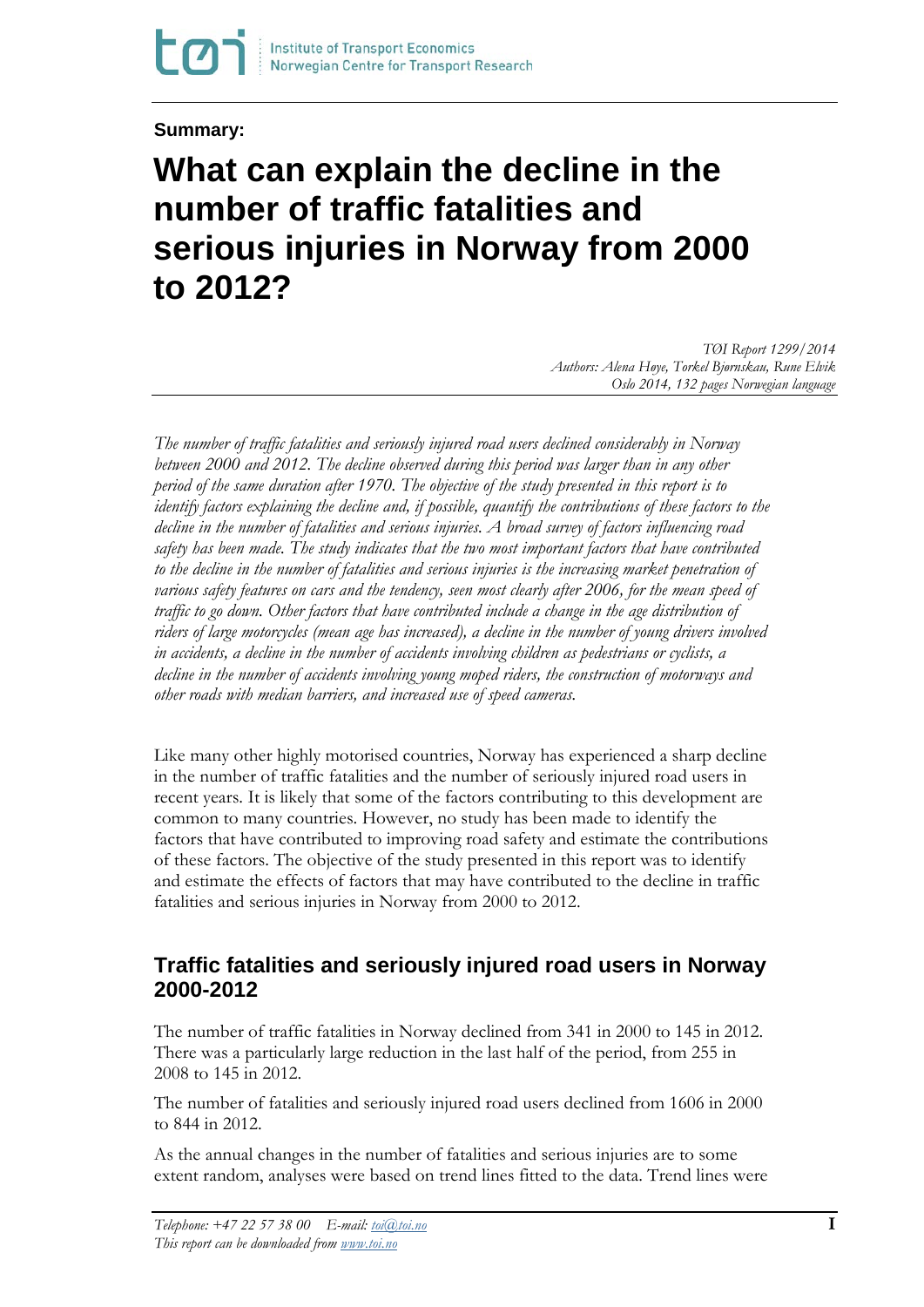fitted both for the total number of killed or seriously injured road users and for specific groups of road users, such as car occupants. Figure S.1 shows the recorded number of fatalities and serious injuries each year and two trend lines.



*Figure S1: Number of killed or seriously injured (KSI) road users in Norway 2000-2012, exponential trend line fitted to the annual numbers and predicted number of killed or injured road users if everything except traffic volume had remained unchanged from 2000.*

The solid line is the trend in the number of killed or seriously injured road users. According to this trend line, there has been a 45% reduction of the number of killed or seriously injured road users from 2000 to 2012. The dotted line shows how the number of killed or injured road users would have changed if everything except traffic volume had remained unchanged from 2000. Traffic growth is associated with an increased predicted number of killed or seriously injured road users, but the increase is not strictly proportional to the increase in traffic volume. The decline in the number of killed or seriously injured road users from the (counterfactually) predicted number for 2012 is 56%.

# **Study method**

The number of traffic fatalities and serious injuries is influenced by a large number of factors. Reliable data are available only for a few of the potentially relevant factors. Hence, no analysis can hope to account for the entire decline in traffic fatalities and serious injuries, as many of the factors that may have contributed to this are not systematically recorded, too subtle to be meaningfully quantified or not known at all. To claim that a certain factor has contributed to reducing the number of fatalities and serious injuries, the following question must be answered:

How would the number of fatalities and serious injuries have developed in the absence of the factor?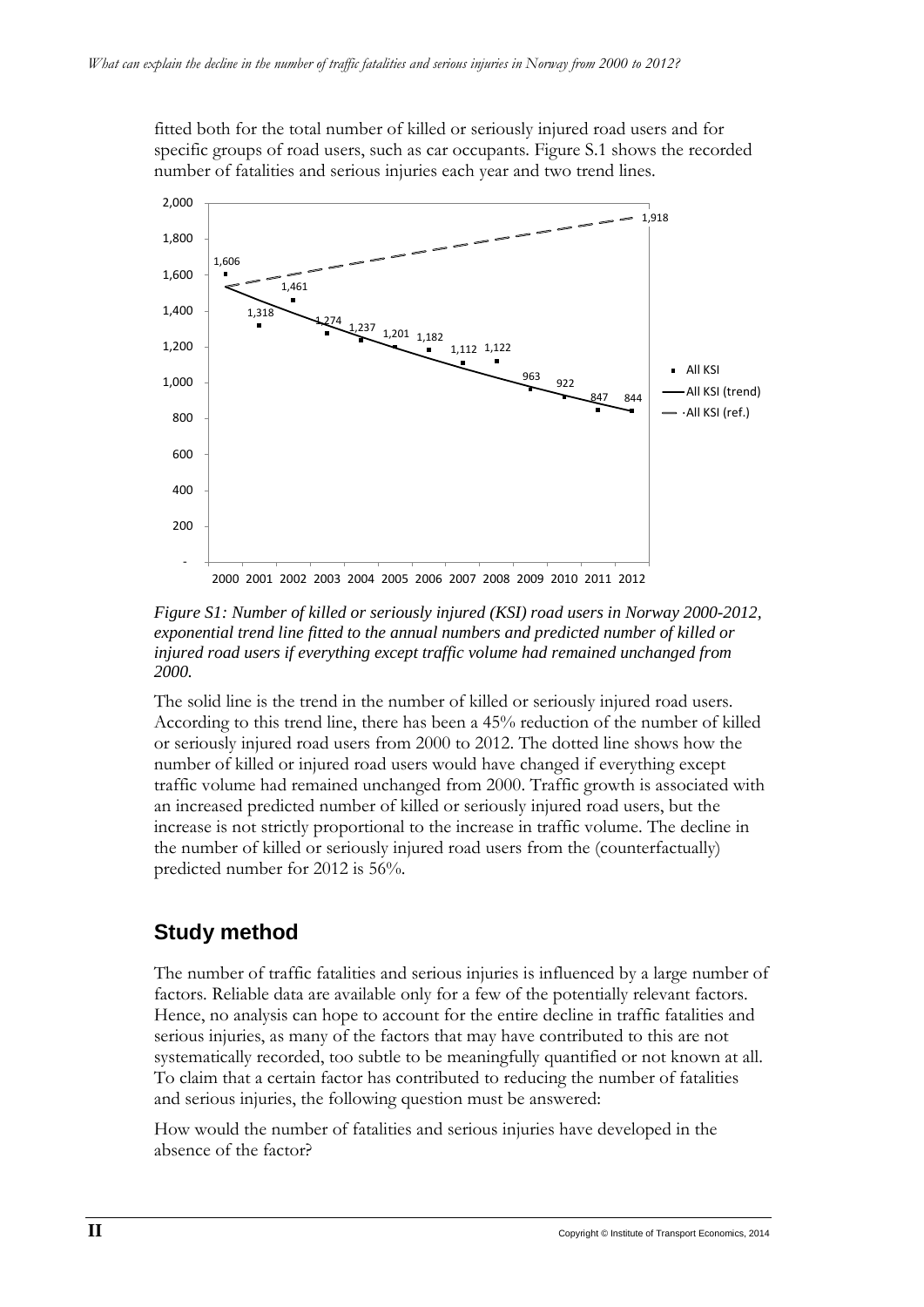This is clearly a difficult question to answer. History does not produce a counterfactual development; it only produces a single time-series which is the result of all factors influencing it. Yet, it is the question about counterfactual development that must be answered in order to identify the contributions of various factors to reducing the number of fatalities and serious injuries.

For most factors that have been included, the approach taken in this study was to reconstruct the contribution a certain factor made to the total kilometres of travel during the study period. As an example, it was estimated 11 % of all vehicle kilometres of travel produced by cars in 2000 were produced by cars that had electronic stability control. By the year 2012, this share had increased to 69 %. The increasing share of cars having electronic stability control is therefore one of the factors that may have contributed to reducing the number of fatalities and seriously injured road users.

To estimate the contribution from the increasing share of traffic performed by cars with electronic stability control, it was assumed, counterfactually, that this increase would not have taken place. In other words, it was assumed that the share of vehicle kilometres performed with electronic stability control would have remained at 11 % throughout the period. Had this been the case, the number of killed or seriously injured car occupants would have been higher than indicated by the trend fitted to the annual numbers, since this trend reflects the effects of, among other things, the increasing share of cars that have electronic stability control.

The trend in the changes in the number of killed or seriously injured road users was not identical for all groups of road users. Some groups of road users had a more favourable development than the overall trend. For these groups, the net contribution from the more favourable development was estimated by comparing the trend for the group concerned to the overall trend and estimating the difference.

A model for estimating the combined effects of all factors was developed in order to avoid double counting of effects. As an example, the increasing share of cars that have seat belt reminders was not included as a factor, since the effect of increased wearing of seat belts (irrespective of why wearing rate increased) was estimated separately. The point is that the effect of an increase in the use of seat belts captures the effect of anything that produced this increase, such as the more widespread use of seat belt reminders.

#### **Factors whose effects were estimated**

Effects were estimated for three main groups of factors:

- 1. Traffic growth from 2000 to 2012, a factors which, all else equal, would be expected to be associated with an increase in the number of fatalities and serious injuries.
- 2. Road safety measures introduced from 2000 to 2012, including new vehicle safety features, road-related safety measures, and police enforcement.
- 3. Changes in demography or the exposure of certain groups of road users, producing more favourable trends for these groups than the overall trend.

Table S.1 shows the estimated decline in the number of fatalities and serious injuries attributable to the factors included in the analyses.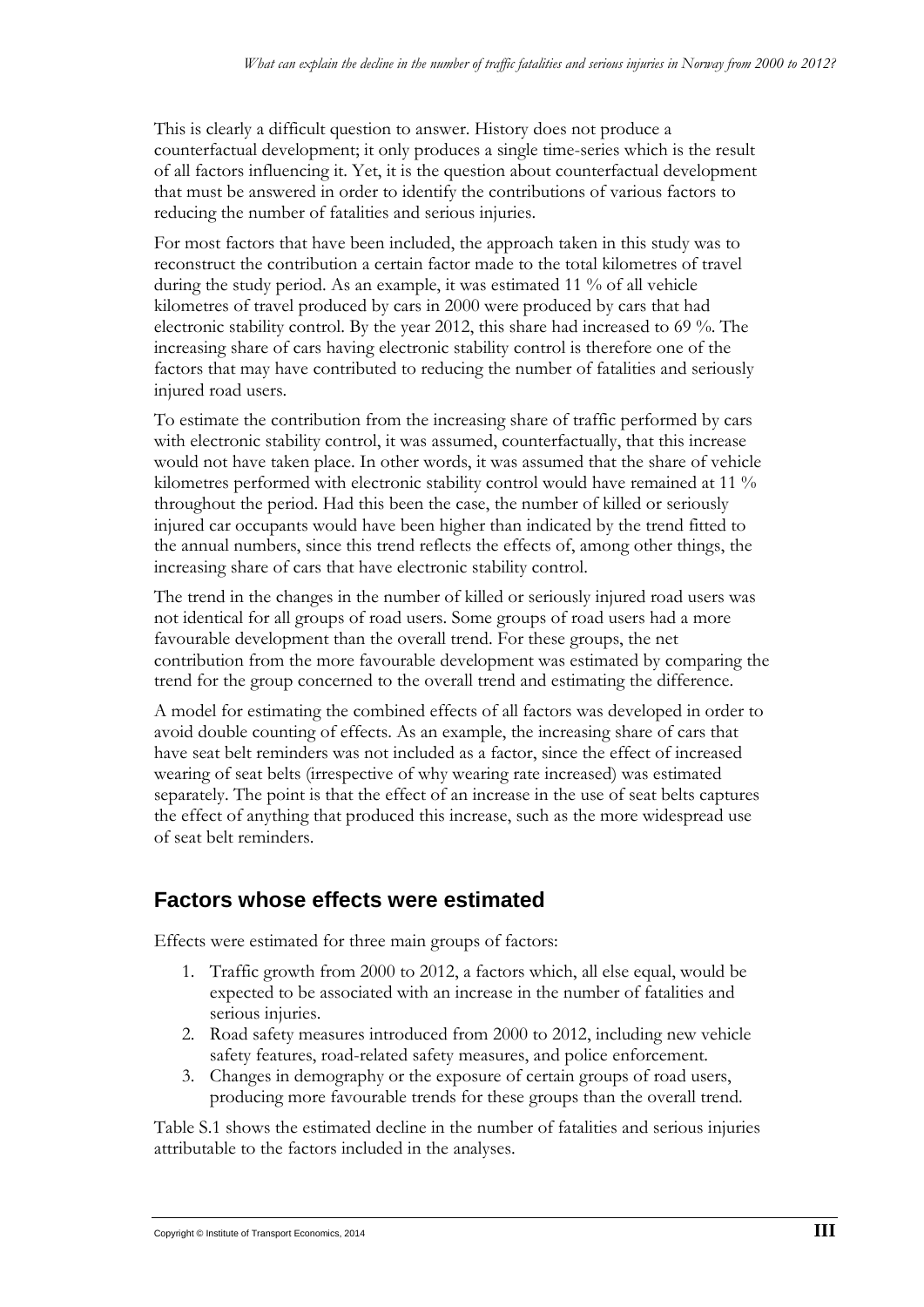|                                           | <b>Small vehicles</b> | Heavy vehicles | MC/moped     | Pedestrians  | Cyclists    | Total         |
|-------------------------------------------|-----------------------|----------------|--------------|--------------|-------------|---------------|
| Vehicle safety<br>features                | 113.2 (51%)           |                |              |              |             | 113.2 (34.3%) |
| Speed reduction                           | 59.9 (27%)            | 2.6(85.3%)     | 15.5 (22%)   | 11.1 (51.9%) | 7.4 (55.3%) | 96.4 (29.2%)  |
| Large MC (20-44<br>years)                 |                       |                | 38.5 (54.6%) |              |             | 38.5 (11.7%)  |
| Young drivers in<br>single accidents      | 20.2 (9.1%)           |                |              |              |             | 20.2 (6.1%)   |
| Motorways and<br>median barriers          | 12.9 (5.8%)           | 0.4(12.7%)     | $4.9(6.9\%)$ |              |             | 18.2 (5.5%)   |
| Children as<br>pedestrians or<br>cyclists |                       |                |              | 10.2 (48.1%) | 6(44.7%)    | 16.2 (4.9%)   |
| Increased seat belt<br>wearing            | 13.8 (6.2%)           |                |              |              |             | 13.8 (4.2%)   |
| Less involvement of<br>young moped riders |                       |                | 10.9 (15.4%) |              |             | 10.9 (3.3%)   |
| Speed cameras;<br>section control         | $2(0.9\%)$            | 0.1(2%)        | $0.8(1.1\%)$ |              |             | $2.8(0.9\%)$  |
| Total                                     | 222.1 (100%)          | $3.1(100\%)$   | 70.5 (100%)  | 21.3 (100%)  | 13.4 (100%) | 330.3 (100%)  |

*Table S.1: Estimated reduction in the number of fatalities and seriously injured road users and the share (percentage) of the reduction attributable to the factors listed.*

The total reduction of the number of fatalities and seriously injured road users explained by the factors whose effects could be estimated is 330. According to the trend line fitted to annual data, there was a decline from 1534 killed or seriously injured road users in 2000 to 842 in 2012 (fitted values). Hence, about 48 % of the decline (330 out of 692) could be explained by the factors that could be quantified.

Two factors were estimated to have contributed to increasing the number of killed or seriously injured road users in the period: traffic growth and a small reduction of police enforcement. Figure S.2 shows the estimated contributions of various factors to the decline in the number of killed or seriously injured road users in Norway from 2000 to 2012.

Point B at the bottom of the figure shows the trend line. Section C shows the contribution to the reduction of the number of killed or seriously injured road users from the factors that could be quantified. These factors are their estimated contributions were listed in Table S.1. Section D shows the residual changes in the number of killed or seriously injured road users, i.e. the changes that are not explained by the factors whose effects the study estimated. Point A shows the predicted number of killed or injured road users if everything except traffic volume had remained unchanged from 2000. Finally, the section between points A and E show the estimated effects of reduced police enforcement from 2000 to 2012. The reduction in police enforcement refers to traditional enforcement performed by police officers. Speed camera enforcement increased during the period, see Table S.1.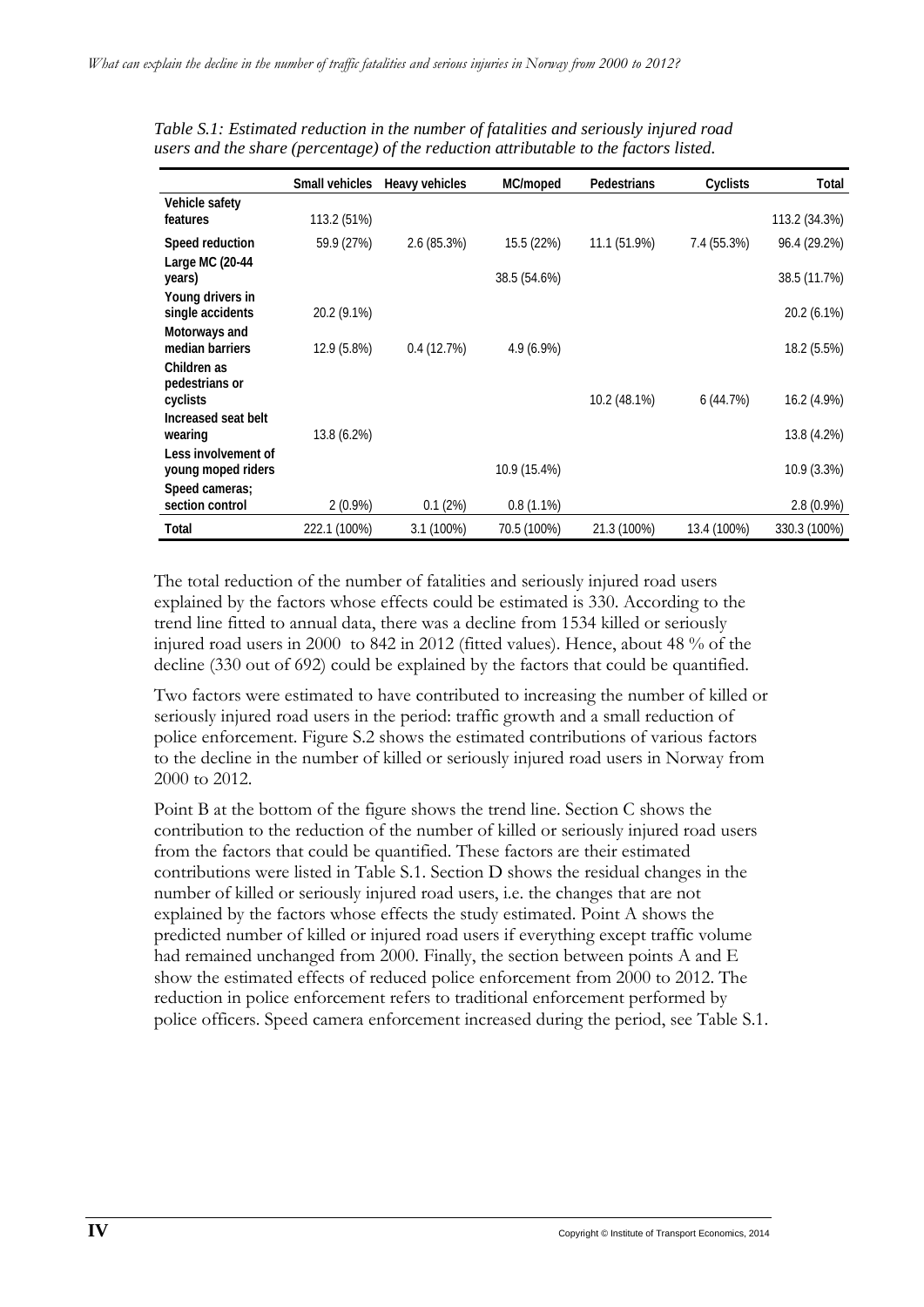

*Figure S.2: Contributions from various factors to changes in the number of killed or seriously injured road users in Norway from 2000 to 2012.*

## **Other factors that may have contributed**

A large number of factors could not be included in the quantitative analysis, principally because there were not sufficient data to estimate their effects or because these effects were not sufficiently known to support estimates.

There have been several *minor improvements on roads*. In 2002, data were collected on many of these improvements from the regional offices of the Public Roads Administration. The data collected were quite detailed, but they refer only to the year in which they were collected. Nevertheless, the data were used to develop illustrative estimates of the potential contributions from:

- Converting junctions to roundabouts
- Upgrading pedestrian crossings
- Road lighting
- Guardrails and safety zones
- Treatment of horizontal curves
- Changes in speed limits

Except for the changes in speed limits in 2001, the estimates must be regarded as hypothetical. However, they still indicate a realistic order-of-magnitude of the potential effects. For the measures listed above, a reduction of the number of killed or injured road users of about 45 in 2012 has been estimated.

Demographic changes and urbanisation: Demographic changes may have been favourable for road safety during the period 2000-2012, but it was only possible to estimate the contribution from a particularly strong decline in the number of killed or seriously injured road users in some road user groups. The number of young people living in rural areas has gone down. The age composition of riders of large motorcycles has changed. The number of older drivers is increasing.